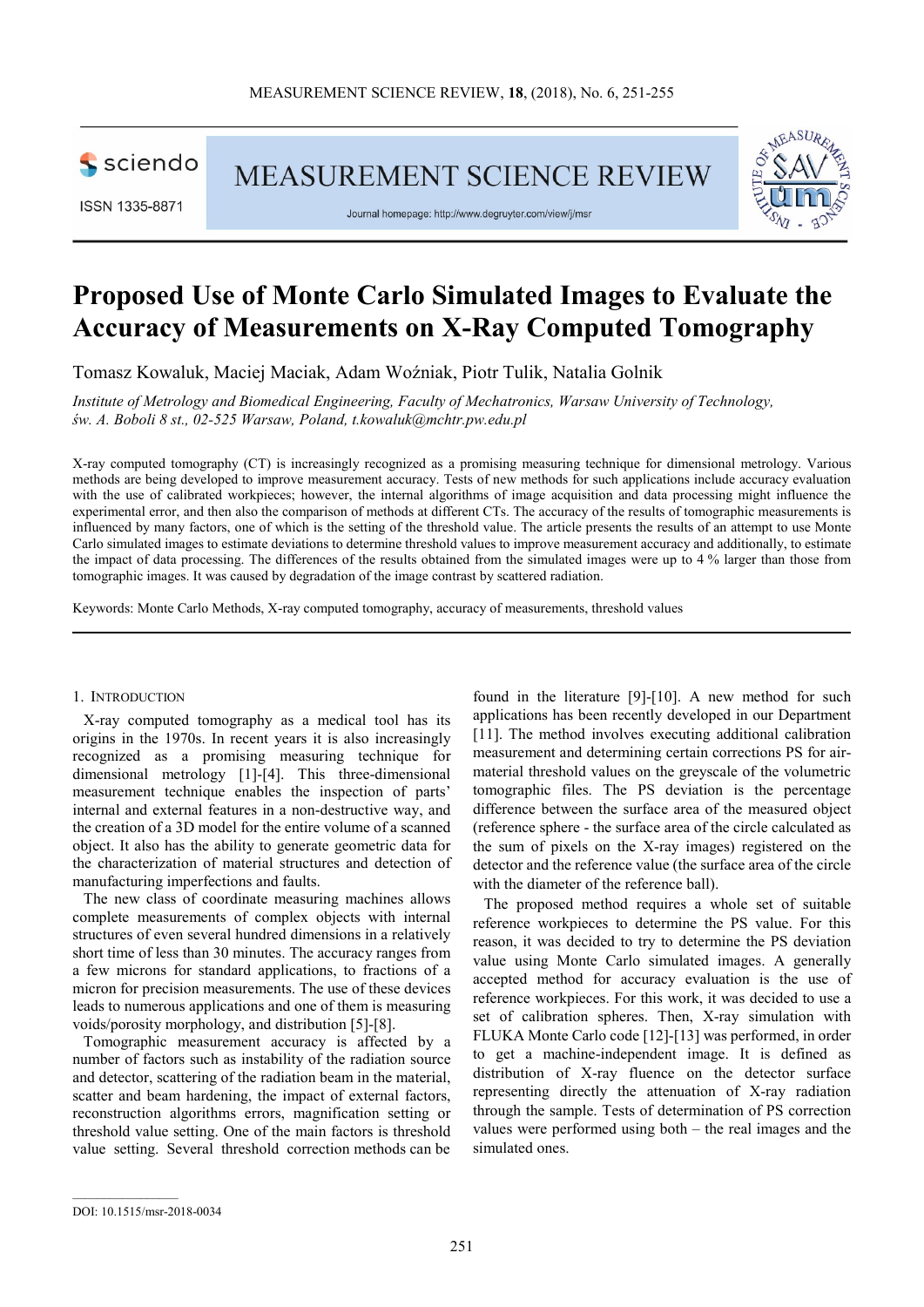#### 2. MEASUREMENTS

The measurements were performed using Carl-Zeiss METROTOM 800 cone beam CT. The photon source was Hamamatsu micro-focus X-ray tube (type L8032) with a Tungsten anode operated at a high voltage of 130 kV [14]. The source is  $5 \mu m$  in diameter. A 100  $\mu$ m Be window separates the vacuum chamber and the surrounding air. A 500 μm aluminum attenuator is used to reduce the primary flux of low energy photons. The emission cone of the X-ray source is 39º. Behind the source and the attenuator X-rays are collimated so that the primary rays are directed only towards the active part of the detector. The opening angle of the beam in the trans-axial plane, or fan-angle, is 32º, and the opening angle along the axis of the scanner, or cone-angle, is 8º. The tomograph is equipped with Varian amorphous silicon digital X-ray PaxScan detector type 2520V incorporating sensor array with a cesium iodine scintillator. The total pixel matrix is 1536 x 1920 with pixel pitch equal to  $127 \times 127 \mu m^2$ .

A set of 7 reference spheres (ball bearings), with diameters from 3 to 50 mm, made of  $Si<sub>3</sub>N<sub>4</sub>$  served as the test workpieces. The reference diameter values were assumed on the basis of technical documentation. The measurements of the spheres' diameter in the images were performed in two series. The dependence of the PS deviation on the distance between the workpiece and radiation source was studied in the first series for the 13 mm sphere, while the second series was devoted to the determination of the influence of the object's size, when the object is in optimum position versus the radiation source.

Measurements were made using the METROTOM OS software. In case of actual measurements, the setting of the element has a significant effect on the value of the PS deviation. Offset of the reference workpiece from the axis of rotation will change the value of the cross-section area of the sphere depending on the angular setting. For this reason, each measurement was made from 1500 projections, recorded every 50 X-ray images, and for each image the PS value was determined according to [11]. The obtained values of the deviations were determined as the average value of PS for comparison with the results from the simulation. In the case of simulation, it was assumed that the measuring element was centered and that the mean value was not determined.

## 3. MONTE CARLO SIMULATIONS

In order to describe the complete chain of CT, the full models include simulating all necessary properties of X-ray sources, the interaction of photons with material with special attention to scattered radiation, detection process, and the complete geometrical CT setup. Such simulations can provide accuracy and are applicable for different purposes, such as the qualification of systems, the optimization of system parameters, feasibility analysis, model-based data interpretation, and others [15]-[19].

In this work, the interest was focused on the degradation of the image contrast by scattered radiation, for the test objects. It can be estimated, basing on physical principles of radiation interaction with matter, that expected scatter-to-primary ratio (SPR) is of about 5 % for our test object. Details of the image were not important, so the simplified geometrical model of the radiation source could be used. Much more challenging was simulating the detector as a large amount of photon interactions as it had to be simulated so as to obtain a noisefree Monte Carlo estimate.

The work makes use of the FLUKA computing environment based on the MCM (Monte Carlo Method). FLUKA [12]-[13] is a universal tool aimed at estimating the transport and interaction of particles with matter. Its wide application range includes calculating the shields for electron and proton accelerators, designing their shields, calorimetry, dosimetry, designing detectors, cosmic radiation, neutrino physics, radiotherapy, etc.

Geometrical model of the tomograph was made with the use of Flair environment [20], a graphical interface with a geometry editor. Geometrical data concerning the X-ray tube and the body of a tomograph were taken from the technical documentation of the device [14]. A number of constructional simplifications (e.g., no tomograph enclosure, positioning system, clamping device) were used due to the significant correlation between the computational speed and the complexity of the geometrical model, and, at the same time, negligible influence of additional details of a geometrical model on the final results.

Geometrical model of the device consists of a simplified model of an X-ray tube, the inspected object and a detector matrix (Fig.1.). X-ray tube has real dimensions of the casing, elements of a collimator and a beryllium window. The spot focal point of the X-ray tube adopted in the model was located in the middle of the plane of a beryllium window. The detector matrix was represented as a virtual object suspended in space and having a grid of detectors corresponding to the actual matrix of the detectors. The matrix is  $1920 \times 1536$ pixels with a single pixel of  $127 \times 127 \mu m^2$ . The assumed thickness of the matrix is 127 μm, thus the created voxels (bins) are cubes with a side of 127 μm. The nominal distance between the focal point of the X-ray tube and the detector matrix (in fact it is the distance between beryllium window and a matrix) is 800 mm, however, in practice, this is a variable value determined while calibrating the device. For the model, the mean value for this parameter was 789.587 mm.



Fig.1. Visualization of the measuring system: X-ray tube - object- detector matrix.

The source of radiation was defined as a mono-energetic point source of photons with the energy of 130 keV propagating the photons isotropically. The materials assigned to particular elements of the model were selected from the Flair base, it was only necessary to define silicon nitride.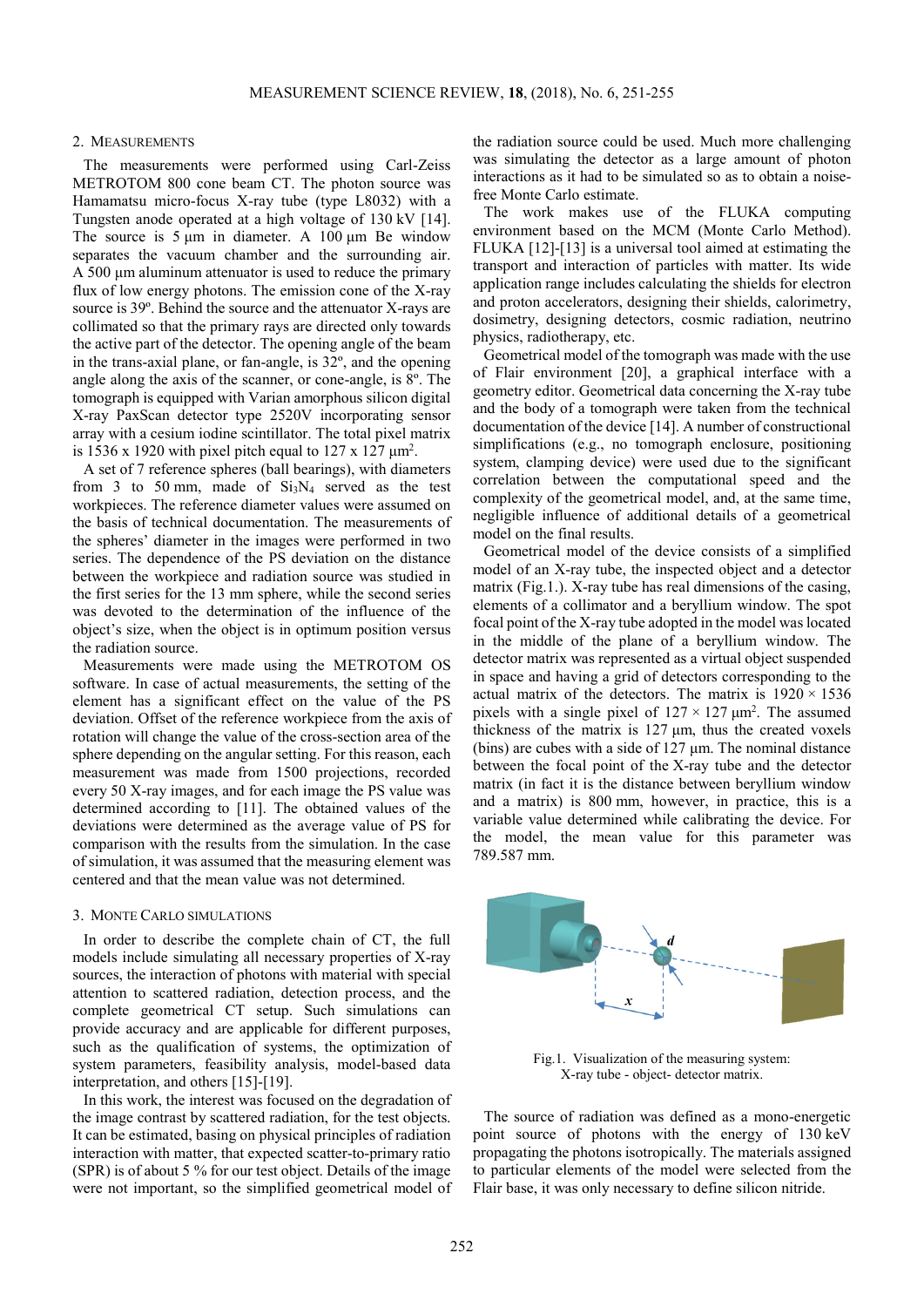Variable parameters in the numerical model were the diameters of the measured spheres made of silicon nitride  $Si<sub>3</sub>N<sub>4</sub> - d$  and the distance of the centers of the measured elements from the source of X-rays - *x*.

The value counted in each of the given bins was the number of all quanta of electromagnetic radiation reaching the detector, called particle/photon fluence.

As it can be seen, the model of the system was significantly simplified in terms of geometry and source definition. On the other hand, it was a serious challenge to define a matrix including almost 3 million bins, where the radiation quanta were counted. Simulation process required to perform such number of courses and simulation cycles which resulted in statistical error of less than 10 %. Statistical error, called relative error in Monte Carlo calculations, is a fractional standard deviation, defined as standard deviation divided by the mean and presented as percentage value. This is the value of error for which the obtained results may be interpreted as reflecting the actual probability of their occurrence. In order to obtain the results in reasonable time, it was necessary to use a computing cluster and parallel calculations.

## 4. RESULTS

As a result of the simulation, distribution of the total fluence of the X-radiation quanta on the plane of the matrix is achieved, analogical to the X-ray image obtained during tomographic acquisition. Only one simulated image is needed because there is no need to verify the effect of non-centricity. Verification of the model consists in comparing the results obtained from the simulated images with those obtained for CT scans (comparing the percentage value of the deviation of the cross-sectional area in terms of the default value – PS deviation). The deviation values of PS from both methods are determined according to [11]. Example image of a 50 mm sphere, obtained by MCM simulation and actual measurement, is shown in Fig.2.



Fig.2. Exemplary illustration of the X-ray images: a) simulation, b) actual measurement.

In this work two types of X-ray images of test workpieces were used. The first one was obtained directly from X-ray computed tomography (CT), Fig.2.b), and the second one as a result of numerical simulation based on MCM, Fig.2.a). It is important to note that CT image acquisition is preceded by

internal data processing dependent on the software coupled with the CT machine. End-user has no information about the level of processing of the image and algorithms applied during the process. In the case of MCM image the user gets an image that is a direct representation of X-ray radiation attenuation level projected on the surface of the scintillator array. The image is not processed, each voxel simply has a numerical information about the total fluence of X-ray radiation in that point.

In measurements from CT scans, the values of the differences between the results and reference values did not exceed 1 %. The errors of the results of the obtained images, simulated on the basis of  $10^{10}$  of the photon histories, are within  $\pm 4$  %.

A comparison of the obtained mean values (for ten measurements) of the deviation of PS as a function of the distance from the radiation source is shown in Fig.3.



Fig.3. A graph illustrating the value of the deviations of the PS as a function of the distance of the object from the radiation source *x*. S - simulations, P - results of experimental measurements.

In measurements from CT scans, the achieved values of the cross-sectional areas were higher than reference values in all cases. In the results from simulation, both - positive and negative deviations were observed. Together with the increase in the distance from the source of radiation, the value of error also increases. Considering the obtained values of the simulation errors and the results obtained from the actual measurements considering the range value, it should be noted that 100 % of the actual results fall within the range of the values obtained for the simulation. Because the results obtained from the simulation are characterized by significant error values (8 % range) compared to actual measurements (0.06 % range), there is no basis for using them to determine the actual deviation of PS values.

In order to enable estimation of the value of a PS deviation with the values of the distances of the measuring element from the source of radiation other than tested, the results of the tests were matched with the mean values obtained from measurements.

When analyzing the results, one can assume that the percentage values of error may be determined at any distance by using the quadratic function defined as follows (1):

$$
PS = 0.0000058x^2 + 0.0296745\tag{1}
$$

where: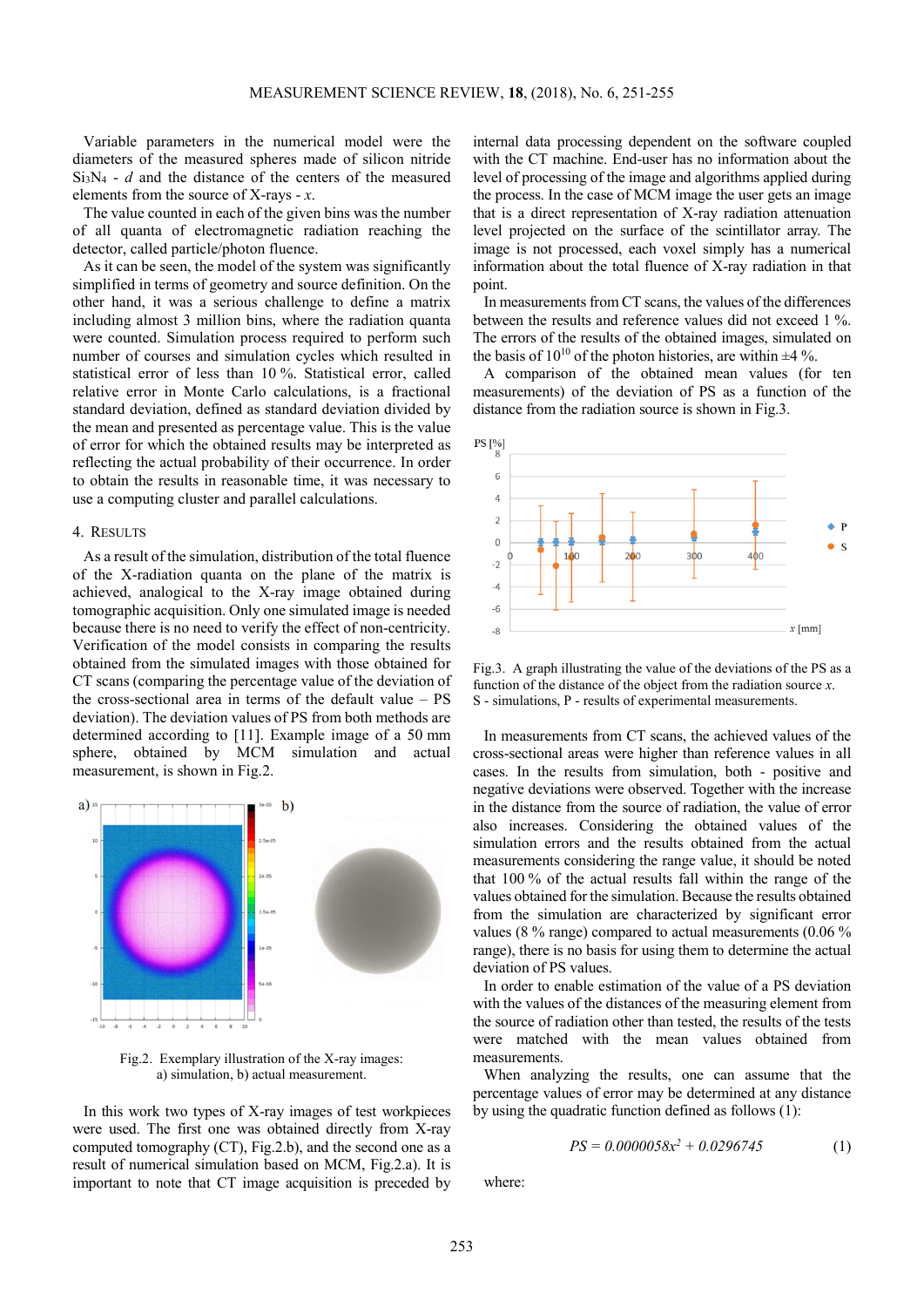$x -$  the distance of the measured object from the source of radiation in mm.

Adjusting the function is shown in Fig.4. (correlation coefficient 0.9947;  $R^2 - 98.95\%$ ).



Fig.4. A chart of the values of the PS errors with a regression model (l) as a function of distance *x* of the measured object from X-ray tube.

As in the majority of measurements, the measuring element is placed as close to the source of radiation as possible in order to get the best possible resolution of the measurements, it was decided to check the variability of the obtained values of errors as a function of the diameter *d* of the measured detail. The distance from the tube was set in such a way that the entire element was seen on a detector at maximal magnification. Summary of the obtained results of the mean values from real measurements, as well as simulations, are presented on graph (Fig.5.).



Fig.5. A graph illustrating the value of the deviations of the PS as a function of the diameter of the measured object *d*. S - simulations, P - results of experimental measurements.

Dependencies analogical to those from Fig.3. were observed in measurements, what obviously is related to the fact that the optimal distance from the source for a given test object is correlated with its size. The value of error, depending on the size of the measured element, can be estimated by the quadratic function (correlation coefficient 0.9975;  $R^2$  equal to 99.51 %). Adjusting the function is shown in Fig.6. The determined function is described as follows:

$$
PS = 0.00039d^2 + 0.01947\tag{2}
$$

where:

*d* – the diameter of the measured object.



Fig.6. A chart of the PS error values with the regression model (2) as a function of the diameter of the measured object.

### 5. CONCLUSIONS

The work has checked whether it is possible to use Monte Carlo simulated images to determine PS deviation values to improve the accuracy of measurements on X-ray computed tomography. The essence of this validation was to use artificially obtained raw images of the test workpiece, resulting from computer simulation. Percentage values of the deviation of the cross-sectional area in terms of the default value were obtained for real CT scans as well as for simulated images.

The use of the Monte Carlo methods is possible, however, test results are not satisfactory. The results obtained from actual measurements have lower percentage error values. The observed errors of the measured values were up to 3 % for simulated images and up to 1 % for the images of the CT machine. Much smaller error for CT images is probably related to internal mathematical algorithms applied for raw image processing. Unfortunately, there is no way to obtain raw data from CT machines and compare them in that form with simple simulated images. Further improvements in calculation code are planned to model more precise conditions of image generation by the simulation approach.

Actual measurements' dependence on the distance of the measured element from the source of X-ray radiation and dependence on the size of the measured element were defined in this paper. In both cases quadratic functions to estimate percentage PS deviation were given.

## ACKNOWLEDGMENT

The research has been co-funded by the Ministry of Science and Higher Education in Poland, decision No. 5339/E-365/SPUB/2016/1 and 5339/E-365/SPUB/2017/1.

#### **REFERENCES**

- [1] Maire, E., Withers, P.J. (2014). Quantitative X-ray tomography. *International Materials Reviews*, 59 (1), 1-43.
- [2] Kruth, J.P., Bartscher, M., Carmignato, S., Schmitt, R., De Chiffre, L., Weckenmann, A. (2011). Computed tomography for dimensional metrology. *CIRP Annals-Manufacturing Technology*, 60 (2), 821-842.